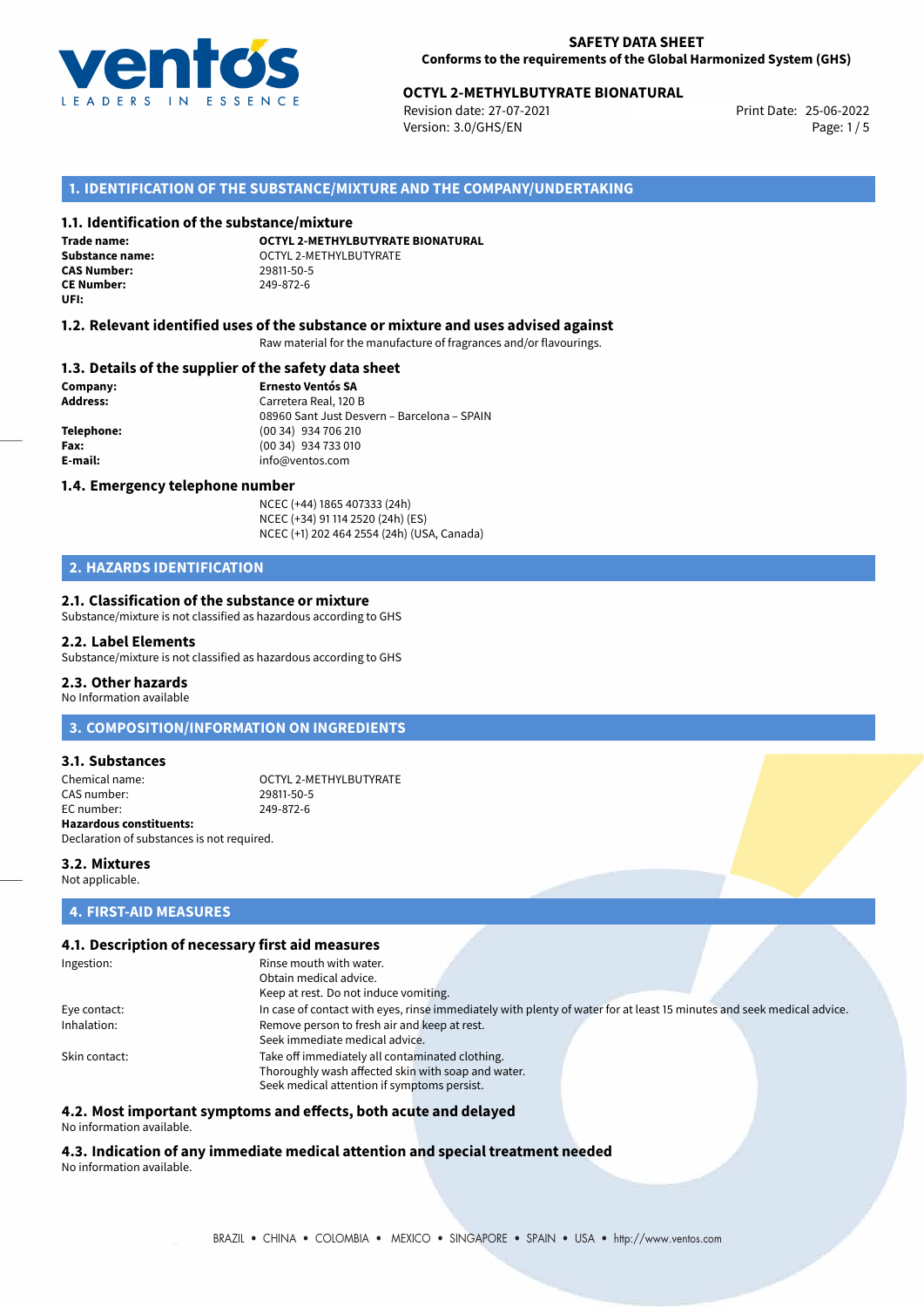

## **OCTYL 2-METHYLBUTYRATE BIONATURAL**<br>Revision date: 27-07-2021<br>Print Date: 25-06-2022

Revision date: 27-07-2021 Version: 3.0/GHS/EN Page: 2 / 5

## **5. FIRE-FIGHTING MEASURES**

#### **5.1. Extinguishing Media**

Water spray, carbon dioxide, dry chemical powder or appropriate foam. For safety reasons do not use full water jet.

#### **5.2. Special hazards arising from the substance or mixture**

Known or Anticipated Hazardous Products of Combustion: Emits toxic fumes under fire conditions.

#### **5.3. Advice for firefighters**

High temperatures can lead to high pressures inside closed containers. Avoid inhalation of vapors that are created. Use appropriate respiratory protection. Do not allow spillage of fire to be poured into drains or watercourses. Wear self-contained breathing apparatus and protective clothing.

## **6. ACCIDENTAL RELEASE MEASURES**

#### **6.1. Personal precautions, protective equipment and emergency procedures**

Evacuate surronding areas. Ensure adequate ventilation. Keep unnecessary and unprotected personnel from entering. Do not breathe vapor/spray. Avoid contact with skin and eyes. Information regarding personal protective measures: see section 8.

#### **6.2. Environmental precautions**

To avoid possible contamination of the environment, do not discharge into any drains, surface waters or groundwaters.

#### **6.3. Methods and materials for containment and cleaning up**

Cover with an inert, inorganic, non-combustible absorbent material (e.g. dry-lime, sand, soda ash). Place in covered containers using non-sparking tools and transport outdoors. Avoid open flames or sources of ignition (e.g. pilot lights on gas hot water heater). Ventilate area and wash spill site after material pickup is complete.

#### **6.4. Reference to other sections**

Information regarding exposure controls, personal protection and disposal considerations can be found in sections 8 and 13.

#### **7. HANDLING AND STORAGE**

#### **7.1. Precautions for safe handling**

Do not store or handle this material near food or drinking water. Do not smoke. Avoid contact with the eyes, skin and clothing. Wear protective clothing and use glasses. Observe the rules of safety and hygiene at work. Keep in the original container or an alternative made from a compatible material.

#### **7.2. Conditions for safe storage, including any incompatibilities**

Store in tightly closed and preferably full containers in a cool, dry and ventilated area, protected from light. Keep away from sources of ignition (e.g. hot surfaces, sparks, flame and static discharges). Keep away from incompatible materials (see section 10).

#### **7.3. Specific end use(s)**

No information available.

## **8. EXPOSURE CONTROLS AND PERSONAL PROTECTION**

#### **8.1. Control parameters**

Components with occupational exposure limits: None known.

#### **8.2. Exposure controls**

Measures should be taken to prevent materials from being splashed into the body. Provide adequate ventilation, according to the conditions of use. Use a mechanical exhaust if required.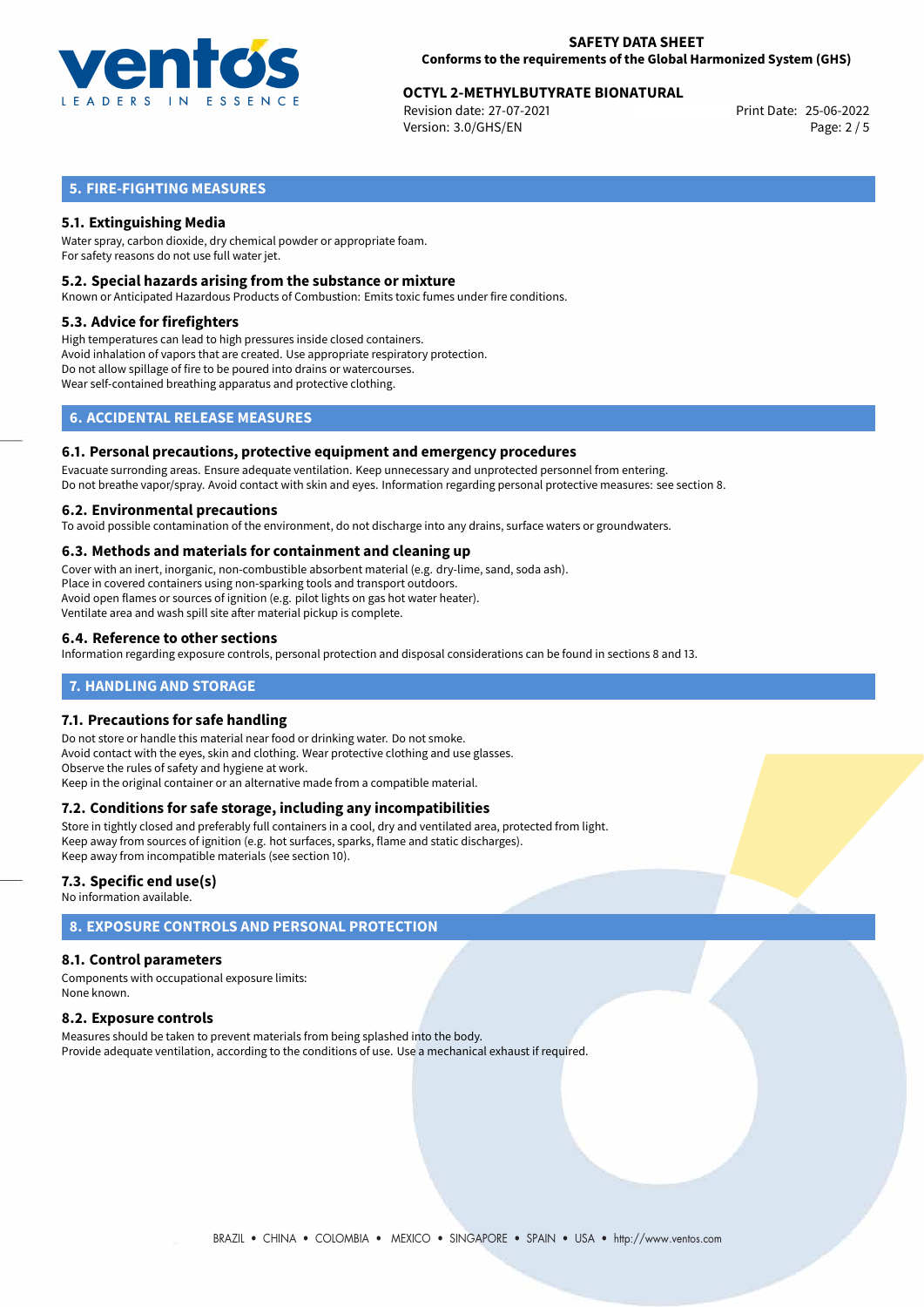

## **OCTYL 2-METHYLBUTYRATE BIONATURAL**<br>Revision date: 27-07-2021<br>Print Date: 25-06-2022

Revision date: 27-07-2021 Version: 3.0/GHS/EN Page: 3 / 5

#### **8.3. Individual protection measures, such as personal protective equipment**

Eye/Face protection: Chemical safety goggles are recommended. Wash contaminated goggles before reuse. Chemical-resistant gloves are recommended. Wash contaminated gloves before reuse. Body protection: Personal protective equipment for the body should be selected based on the task being performed and the risks involved. Respiratory Protection: In case of insufficient ventilation, use suitable respiratory equipment. Environmental exposure controls: Emissions from ventilation or process equipment should be checked to ensure they comply with environmental protection legislation. In some cases, filters or engineering modifications to the process equipment will be necessary to reduce emissions to acceptable levels.

## **9. PHYSICAL AND CHEMICAL PROPERTIES**

#### **9.1. Information on basic physical and chemical properties**

| Appearance:                            | Liquid                    |
|----------------------------------------|---------------------------|
| Colour:                                | Conforms to standard      |
| Odour:                                 | Conforms to standard      |
| Odour theshold:                        | Not determined            |
| pH:                                    | Not determined            |
| Melting point/freezing point:          | Not determined            |
| Boling point/boiling range (°C):       | 250                       |
| Flash point:                           | 101 °C                    |
| Evaporation rate:                      | Not determined            |
| Flammability:                          | Not determined            |
| Lower flammability/Explosive limit:    | Not determined            |
| Upper flammability/Explosive limit:    | Not determined            |
| Vapour pressure:                       | Not determined            |
| Vapour Density:                        | Not determined            |
| Density:                               | $0,85-0,87$ g/mL (20°C)   |
| Relative density:                      | $0,85-0,87(20^{\circ}C)$  |
| Water solubility:                      | <b>INSOLUBLE IN WATER</b> |
| Solubility in other solvents:          | <b>SOLUBLE IN ETHANOL</b> |
| Partition coefficient n-octanol/water: | Not determined            |
| Auto-ignition temperature:             | Not determined            |
| Decomposition temperature:             | Not determined            |
| Viscosity, dynamic:                    | Not determined            |
| Viscosity, kinematic:                  | Not determined            |
| Explosive properties:                  | Not determined            |
| Oxidising properties:                  | <b>NONE EXPECTED</b>      |
|                                        |                           |

### **10. STABILITY AND REACTIVITY**

#### **10.1. Reactivity**

No hazardous reactions if stored and handled as prescribed/indicated.

#### **10.2. Chemical stability**

The product is stable if stored and handled as prescribed/indicated.

#### **10.3. Possibility of hazardous reactions**

No hazardous reactions if stored and handled as prescribed/indicated.

#### **10.4. Conditions to Avoid**

Conditions to Avoid: Excessive heat, flame or other ignition sources.

#### **10.5. Incompatible materials**

Avoid contact with strong acids and bases and oxidizing agents.

#### **10.6. Hazardous decomposition products**

During combustion may form carbon monoxide and unidentified organic compounds.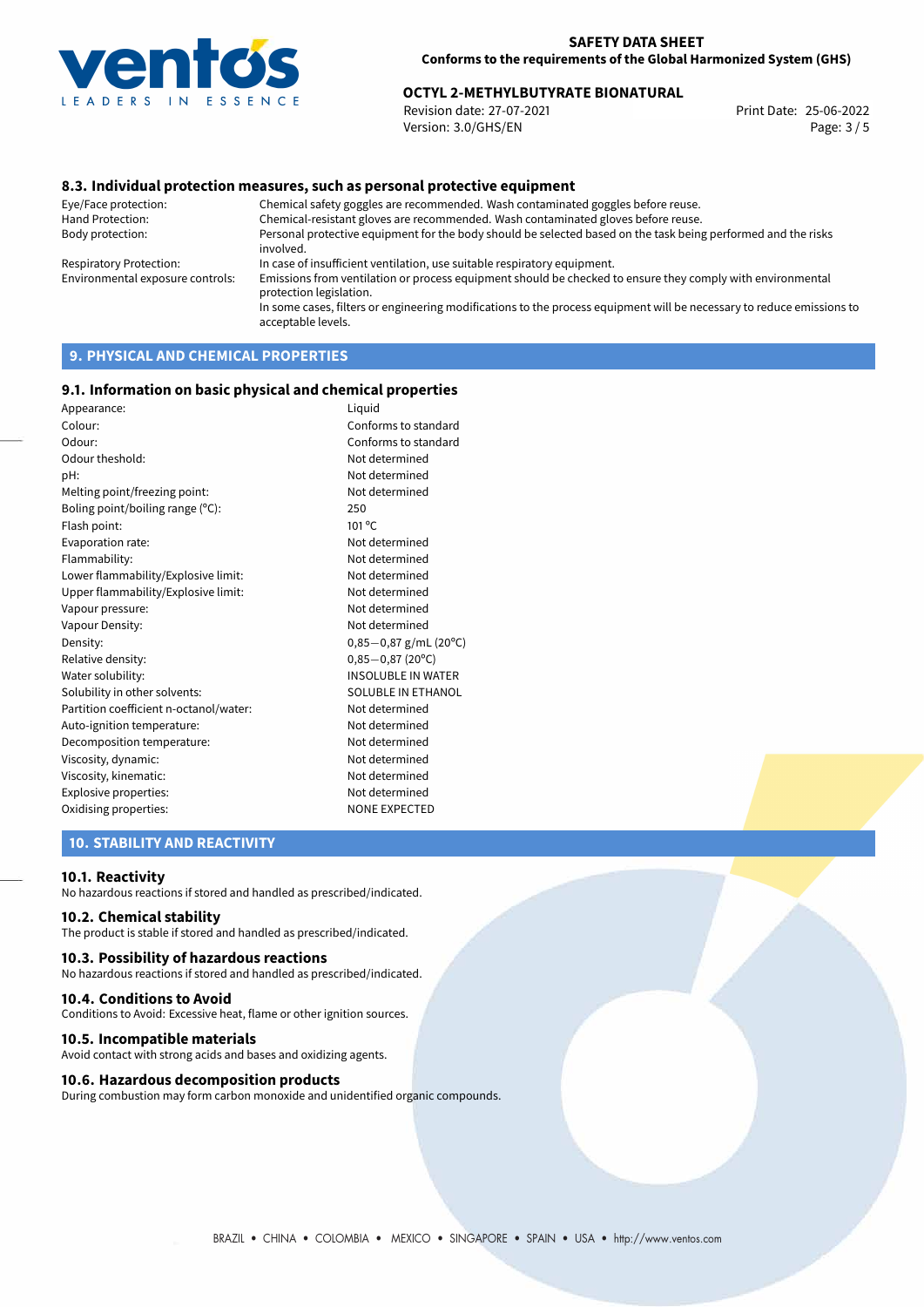

## **OCTYL 2-METHYLBUTYRATE BIONATURAL**<br>Revision date: 27-07-2021<br>Print Date: 25-06-2022

Revision date: 27-07-2021 Version: 3.0/GHS/EN Page: 4 / 5

## **11. TOXICOLOGICAL INFORMATION**

| Based on the data available, the criteria for classification are not met. |
|---------------------------------------------------------------------------|
| Based on the data available, the criteria for classification are not met. |
| Based on the data available, the criteria for classification are not met. |
| Based on the data available, the criteria for classification are not met. |
| Based on the data available, the criteria for classification are not met. |
| Based on the data available, the criteria for classification are not met. |
| Based on the data available, the criteria for classification are not met. |
| Based on the data available, the criteria for classification are not met. |
| Based on the data available, the criteria for classification are not met. |
| Based on the data available, the criteria for classification are not met. |
|                                                                           |

## **12. ECOLOGICAL INFORMATION**

#### **12.1. Toxicity**

**Assessment:**

Based on the data available, the criteria for classification are not met. **Experimental/calculated data:** No information available.

## **12.2. Degradability**

No information available.

#### **12.3. Bioaccumulative potential**

No information available.

#### **12.4. Soil mobility**

No information available.

### **12.5. Other adverse effects**

See also sections 6, 7, 13 and 15 Do not allow to get into waste water or waterways.

#### **13. DISPOSAL CONSIDERATIONS**

#### **13.1. Waste treatment methods**

Dispose of in accordance with national and local environmental regulations.

#### **14. TRANSPORT INFORMATION**

|                                  | <b>ADR/RID/ADN</b>                | <b>IMDG</b>                       | <b>IATA-ICAO</b>                  |
|----------------------------------|-----------------------------------|-----------------------------------|-----------------------------------|
| 14.1. UN Number                  | Not classified as hazardous goods | Not classified as hazardous goods | Not classified as hazardous goods |
| 14.2. UN Proper Shipping Name    | Not applicable                    | Not applicable                    | Not applicable                    |
| 14.3. Transport Hazard Class(es) | Not applicable                    | Not applicable                    | Not applicable                    |
| 14.4. Packing Group              | Not applicable                    | Not applicable                    | Not applicable                    |
| 14.5. Environmental hazards      | No                                | <b>No</b>                         | No                                |
| <b>Additional information</b>    |                                   |                                   |                                   |

#### **14.6 Special precautions for user**

None known

#### **14.7. Transport in bulk according to Annex II of MARPOL 73/78 and the IBC Code**

No information available

## **15. REGULATORY INFORMATION**

## **15.1. Safety, health and environmental regulations/legislation specific for the substance or mixture**

No information available

## **16. OTHER INFORMATION**

**Full text of the R-phrases, hazard statements and precautionary statements mentioned in section 3:** Not applicable.